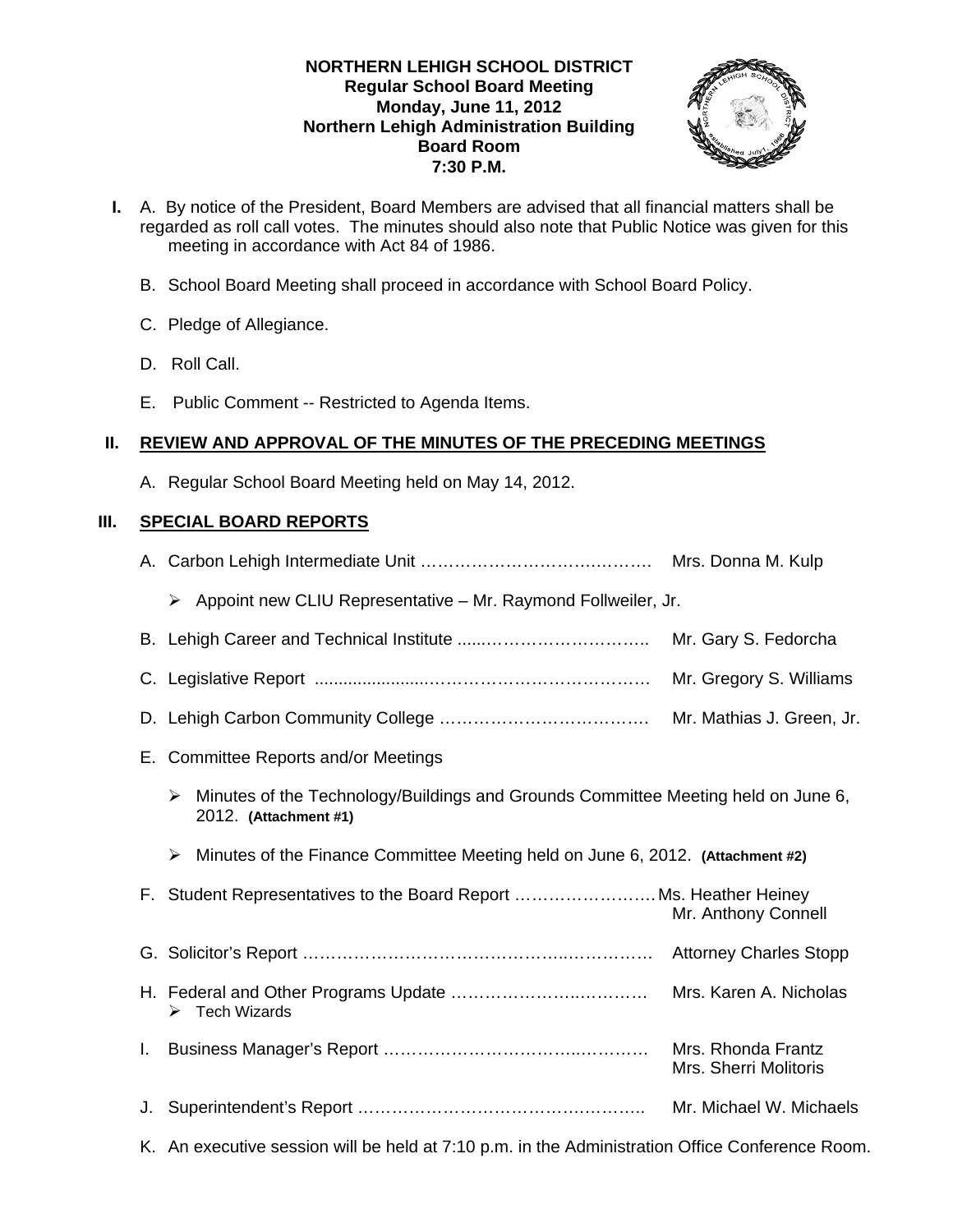#### **IV. PERSONNEL**

#### A. Resignation

- 1. Accept the resignation of Kimberly Jones from her position as High School Technology/Business Education Teacher, effective June 7, 2012.
- 2. Accept the resignation of Julie Diehl from her position as Slatington Elementary fourth grade teacher, effective June 7, 2012.

#### B. Appointment-Non-Instructional

| Richard Nichol<br>Second Shift Maintenance Position<br>Assignment:<br>$$9.00/H$ our - 2:30 PM - 11:00 PM - 5 Days/Week<br>Salary:<br>Effective<br>June 18, 2012 |
|-----------------------------------------------------------------------------------------------------------------------------------------------------------------|
|-----------------------------------------------------------------------------------------------------------------------------------------------------------------|

#### C. Unpaid Leave of Absence

 Approve the request of Lynn Haab, Middle School Special Education Teacher, to take an unpaid day on May 30, 2012 for the birth of her grandchild. Her request will not be considered a precedent for future requests per correspondence received from the Northern Lehigh Education Association.

D. Co-Curricular Appointments 2012-2013

| Erin Ruppell*                                         | Asst. Girl's Basketball Coach - Shared Stipend | \$2.268.04 |  |  |  |  |  |
|-------------------------------------------------------|------------------------------------------------|------------|--|--|--|--|--|
| Brandon Hibbler*                                      | Asst. Girl's Basketball Coach - Shared Stipend | \$2.268.04 |  |  |  |  |  |
| Sarah Arndt*                                          | MS Girl's Basketball Coach                     | \$4,446.13 |  |  |  |  |  |
| *Pending verification of missing personnel file items |                                                |            |  |  |  |  |  |

E. Co-Curricular Volunteers 2012-2013

| Mike Hofmann      | <b>Assistant Girl's Basketball Coach</b> |
|-------------------|------------------------------------------|
| Jaclyn Follweiler | Assistant MS Girl's Basketball Coach     |
| Michael Strohl    | <b>Assistant MS Football Coach</b>       |

F. Approve the appointment of Joseph Tout as Assistant Athletic Director for the 2012-2013 school year at a stipend of \$3,500.00. He will assist the Athletic Director in all Athletic Director duties and responsibilities and will be responsible for athletic fund raising activities.

## **V. CONFERENCES**

## **VI. POLICY**

- A. Board Policy Second Reading
	- 1. Approve school board policy #201 Pupils Admission of Students, as presented after second reading. **(Attachment #3 )**
	- 2. Approve school board policy #815 Operations Acceptable Use of Internet and Information Systems, as presented after second reading. **(Attachment #4 )**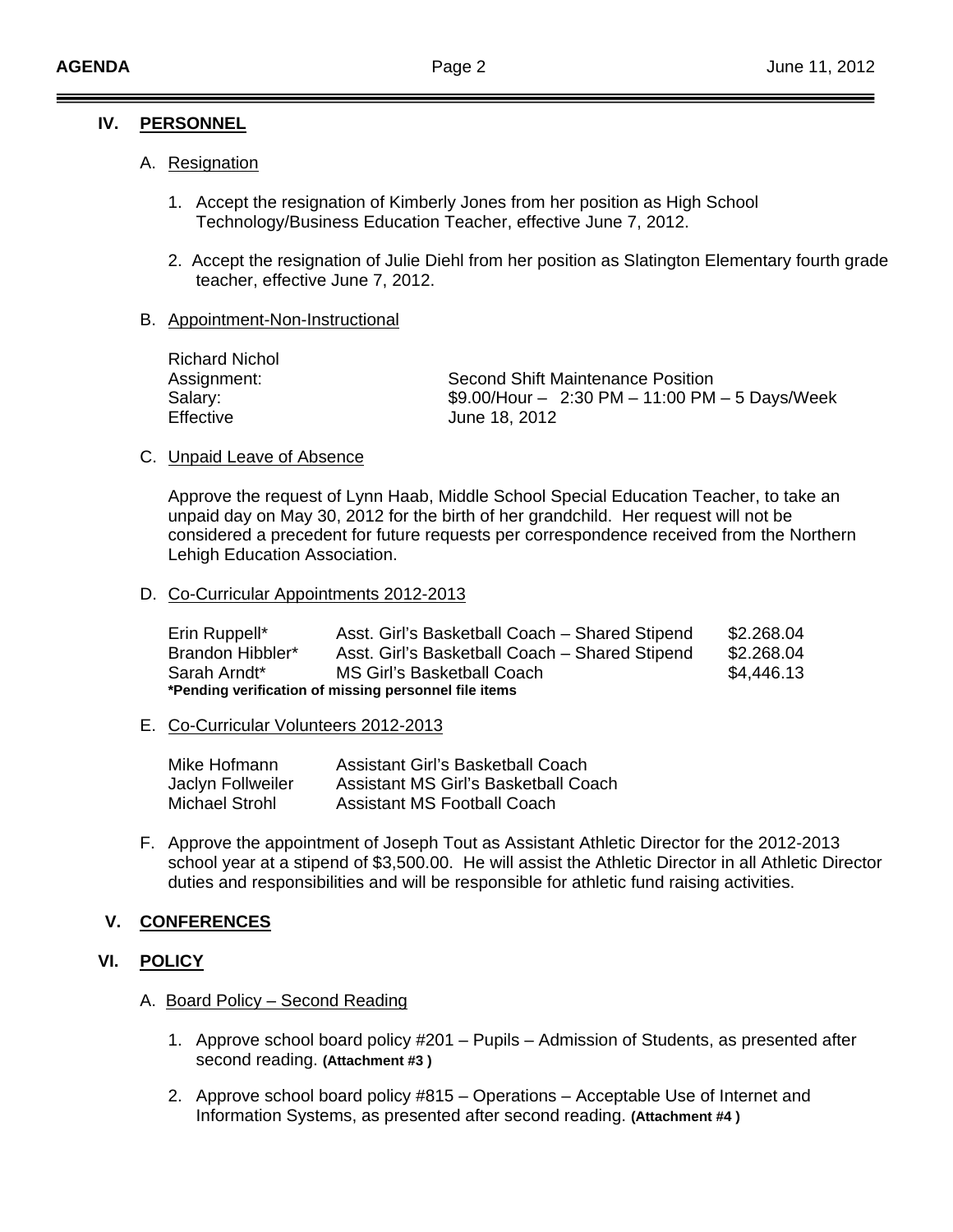#### B. Student Representative to the Board

 Approve Nathaniel Czarnecki as Student Representative to the Board for the 2012-2013 school year. Nathaniel has been appointed as the junior representative to the board and will serve from September 2012 through June 2013.

#### C. Agreement of Sponsorship

Approve the Agreement of Sponsorship To Attend Another Pennsylvania Community College for Allie Fritzinger, in accordance with the guidelines established under Policy #912. Beginning in the Fall of 2012, she will be a fulltime student at Northampton Community College to pursue her course of study in General Studies with a Funeral Service Education Degree intent. **(Attachment #5)** 

#### D. School Breakfast Prices – 2012-2013

 Approve the recommendation of the administration that, effective August 27, 2012, school breakfast prices be increased as follows:

Elementary Schools – from \$.75 to \$1.25

Middle School & High School – from \$1.00 to \$1.50

- E. In accordance with School Board Policy #707, approve the list of organizations and their appropriate group designation as presented by the Director of Support Services. **(Attachment #6)**
- F. Student-Parent Handbook Changes
	- 1. Approve the changes to the High School Student-Parent Handbook as presented. **(Attachment #7)**
	- 2. Approve the changes to the Elementary School Student-Parent Handbook as presented. **(Attachment #8)**
	- 3. Approve the changes to the Middle School Student-Parent Handbook as presented. **(Attachment #9)**

#### **VII. CURRICULUM AND INSTRUCTION**

A. Title I & Title IIA – 2012-2013

 Approve to authorize proper officials to execute contracts for Title I and Title IIA for the 2012-2013 school year.

- B. Approve to adopt the Carbon Lehigh Intermediate Unit's Notice of Adoption of Policies, Procedures and Use of Funds by School District for submission with the 2012-2013 IDEA B, Section 611 project application, as presented. **(Attachment #10)**
- C. Approve to authorize proper officials to enter into an agreement with the Carbon-Lehigh Intermediate Unit #21 to provide instructional technology related services through the Archipelago Learning Program for a three year agreement commencing on July 1, 2012. **(Attachment #11)**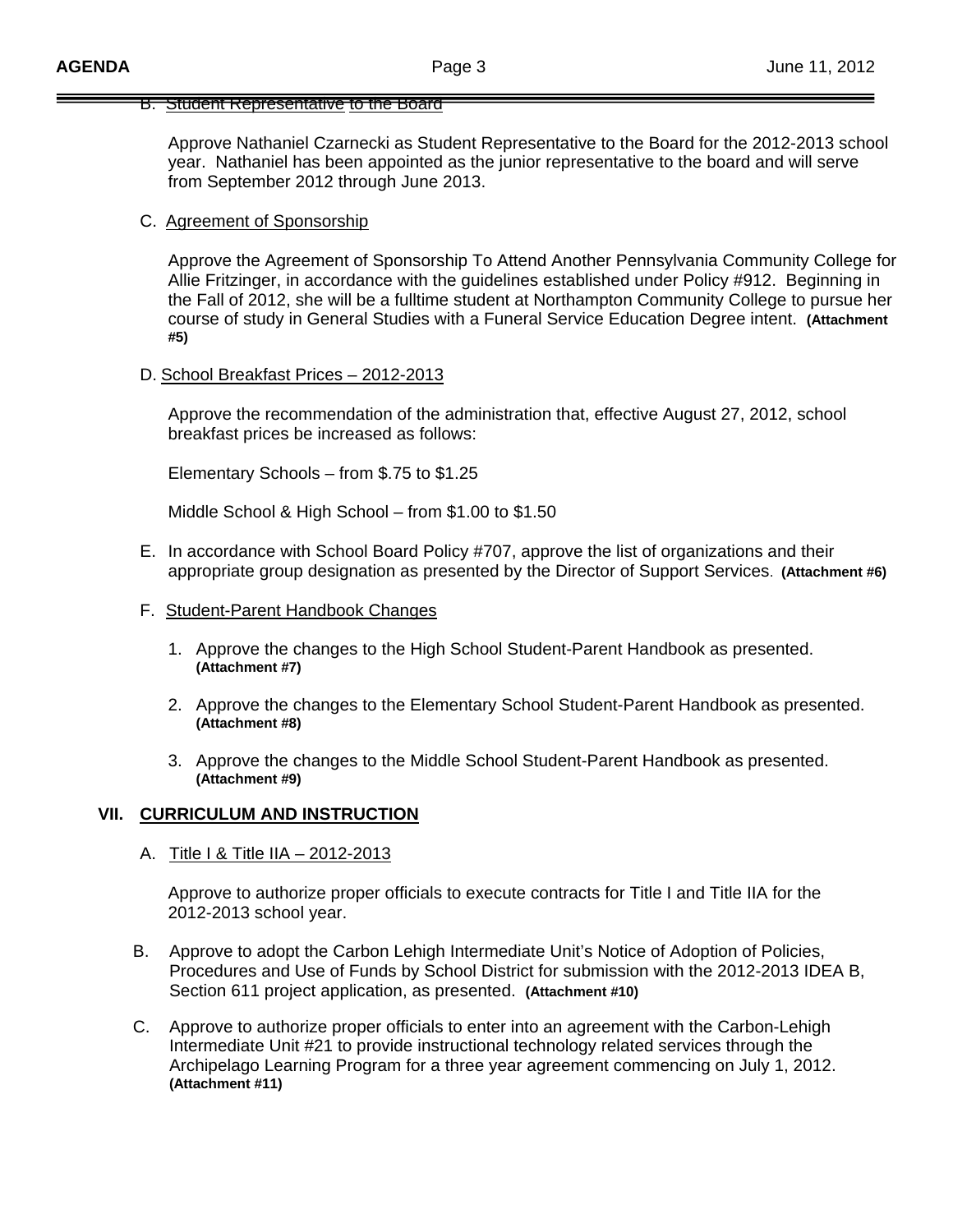D. Approve to authorize proper officials to ratify a contractual agreement between the Northern Lehigh School District and the Carbon Lehigh Intermediate Unit #21 to continue the Driver Education Program in our district at a cost of \$2,000.00, a decrease of \$200.00 over last year, effective July 1, 2012 through June 30, 2013. **(Attachment #12)**

#### **VIII. OLD BUSINESS**

#### **IX. NEW BUSINESS**

## **X. FINANCIAL**

- A. Approve the Following Financial Reports:
	- 1. General Fund month of April & May
	- 2. NLMS Student Activities Account month of May
	- 3. NLHS Student Activities and Scholarship Acct for the month of May
- B. Approve the Following List of Bills:
	- 1. General Fund month of May & June 2012
	- 2. Cafeteria Fund month of May 2012
	- 3. Refreshment Stand month of May 2012
	- 4. Capital Construction month of May 2012
	- 5. Capital Projects month of May, 2012
- C. Summer Band Camp

Approve a tuition fee of \$30.00 per student for a six-week elementary summer band program and also approve a stipend for summer band program director, Camille Vernarr. Ms. Vernarr's stipend will be equal to the amount collected for student participation but will not exceed \$1,000.00. The fee is the same as last year. The summer band program will run on Tuesday and Thursday mornings from June 26, 2012 to July 12, 2012 and then from July 24, 2012 to August 9, 2012.

- D. Allow business office to complete budgetary transfers for the 2011-2012 end of year audit.
- E. Appoint Willis of Pennsylvania, Inc. as the district insurance broker for Property, Casualty, & Liability insurance for the 2012-2013 school year.
- F. Award insurance coverage for the 2012-2013 school year to the following companies:
	- 1. Commercial Package and Automobile (Vehicle Liability, General Liability Property Insurance and Boiler and Machinery) Graphic Arts (UTICA) National Insurance Company - \$62,226.00. The premium is an increase of \$3,378.00 over last year's rate.
	- 2. Commercial Umbrella Liability Insurance North River Insurance Company \$14,645.00. The premium is a decrease of \$1,165 from last year's rate.
	- 3. School Leaders Error and Omissions Liability National Union Fire Insurance Company - \$19,416.00. The premium is an increase of \$6,907.00 over last year's rates.
- G. Appoint School District's Insurance Consortium as the district's Workers' Compensation carrier for the 2012-2013 school year at an estimated premium of \$62,862.00, approximately a \$1,725.00 increase. This amount is an estimated total, final cost is based on actual payroll figures.
- H. Authorize the following financial institutions to act as approved depositories for school district funds and or temporary investments. The Northern Lehigh School Board further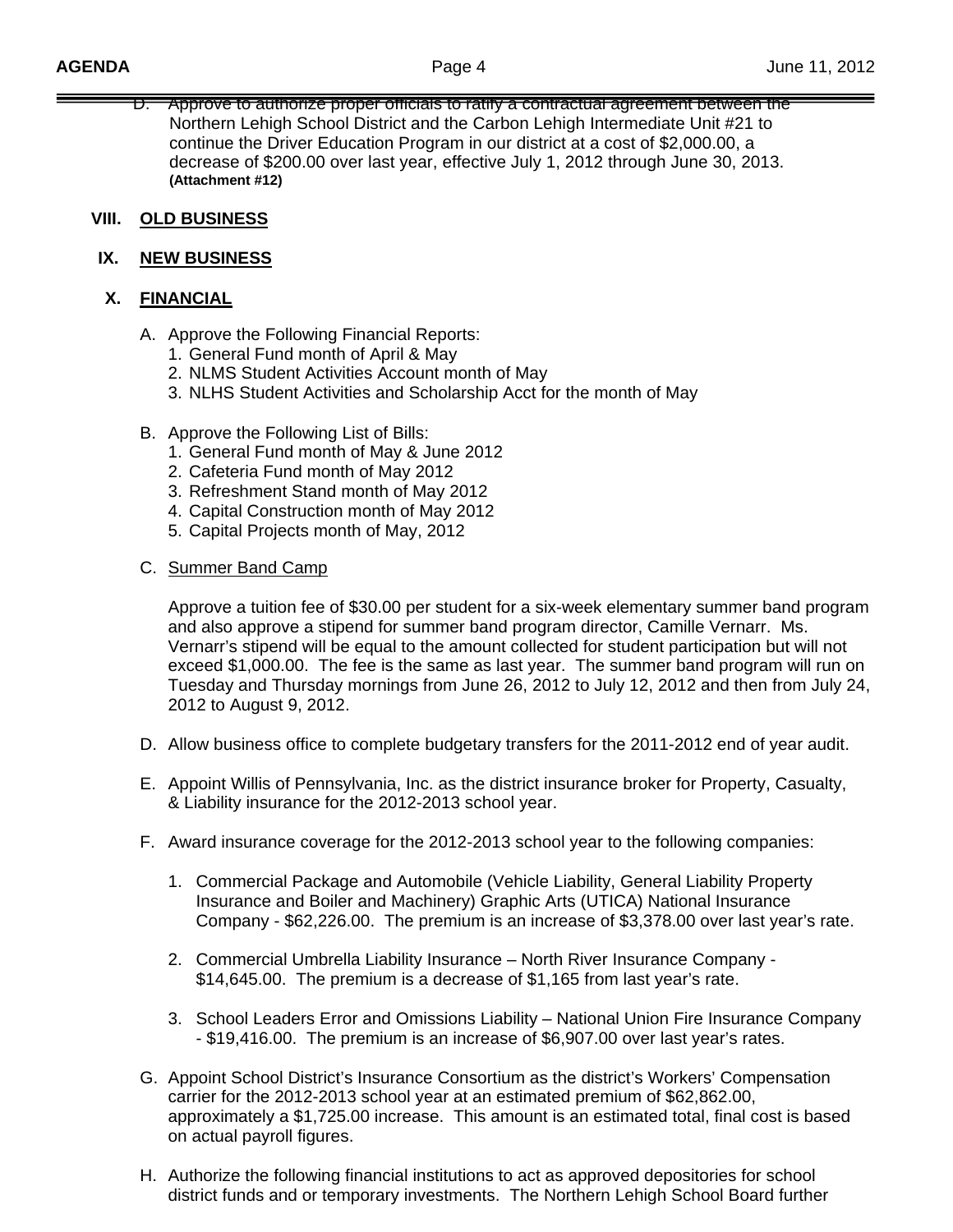authorizes the following financial institutions to transfer funds on deposit to any other bank for the credit of the Northern Lehigh School District. The Board further authorizes the Business Manager and/or Superintendent to enter into agreements, supplements or amendments to agreements to implement the foregoing operations for the 2012-2013 school year.

Commerce Bank of Pennsylvania TD Wealth

 First Niagra Prudential-Bache Government Securities Trust Wells Fargo National Bank **Pennsylvania Local Government Investment Trust (PLGIT)** 

- I. Approve to grant permission to the business office to pay construction, insurance, and utility bills that are scheduled for payment during the month of July as required by contract. There is no scheduled board meeting in July.
- J. Approve the appointment of Statewide Tax Recovery as the delinquent per capita tax collector for the 2012-2013 school year.
- K. Appoint First National Insurance Agency, LLC as the 2012-2013 Student Accident and Athletic Insurance Carriers. The renewal rate is \$14,242.00, to include all interscholastic sports, band and cheerleading. Voluntary school coverage is \$22.00 for the school time rate and \$88.00 for the 24-hour rate.
- L. Approve to renew the following expiring bonds for the 2012-2013 fiscal year through Willis of Pennsylvania, Inc.:
	- 1. A \$50,000 Board Secretary Bond for the term of July 1, 2012 to July 1, 2013 at an annual premium of \$175.00.
	- 2. A \$50,000 Board Treasurer Bond for the period July 1, 2012 to July 1, 2013 at an annual premium cost of \$269.00.
- M. Upon final approval of the Proposed Final 2012-2013 Budget as presented at the April 10, 2012 board meeting, approve the lease of laptops, laptop carts, desktop computers and interactive whiteboards for the Middle School and High School from California First Leasing Corporation 18201 Von Karman Ave, Suite 800, Irvine CA 92612 for \$50,000.00 per year with a lease term of 36 months and a one dollar (\$1) buyout option at end of the lease agreement.
- N. Approve to commit and/or assign portions of the June 30, 2012 fund balance for the following purposes (actual amounts to be determined after completion of the 2011-2012 audit):

PSERS Increase Replacement Equipment Health Insurance Premiums **Long Range Maintenance Technology** 

O. School Dentist

Approve to appoint Dr. Harry Shleifer of Professional Dental Associates as the school dentist for the 2012-2013 school year at the quoted fee of \$1.00 per dental exam needed.

P. School Physician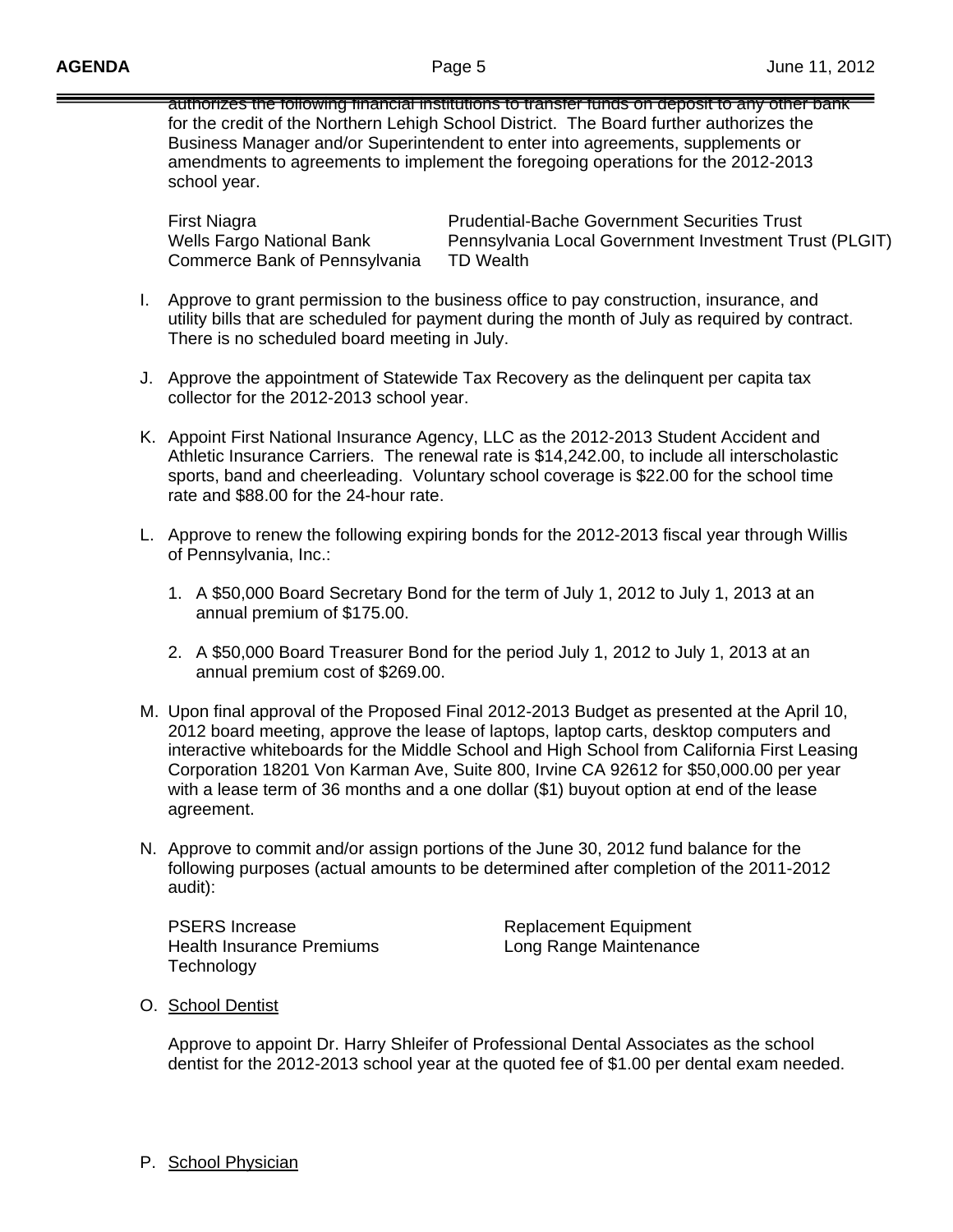Approve to appoint Dr. Nicole Sully and Dr. Amy Steigerwalt of Parkland Family Health Center as school physicians for the 2012-2013 school year. The fee for grade level physicals will be \$20.00 per physical needed. Consultant services will be provided at no charge.

#### Q. Football Game Physician

Approve to appoint OAA Orthopedic Specialists to provide football game physicians for the 2012-2013 school year at a quoted fee of \$100.00 per regular season game and \$125.00 per post-season game. There is no increase over last year's rates.

#### R. Ticket Prices for Athletic Events at Bulldog Stadium 2012-2013

 Approve the following ticket prices for all athletic events held at Bulldog Stadium effective with the 2012-2013 school year, as presented:

| <b>Event</b>                            | <b>Start Time</b>            | <b>Prices</b>                                                                                  |
|-----------------------------------------|------------------------------|------------------------------------------------------------------------------------------------|
| Varsity Football*                       | N/A                          | \$5.00/Adults & \$3.00/Students & Sr. Citizens                                                 |
| JV/Middle School Football*              | N/A                          | \$3.00/Adults & \$2.00/Students/Sr. Citizens                                                   |
| *No change in price from prior year     |                              |                                                                                                |
| <b>Varsity &amp; JV Combined Events</b> | <b>Varsity Start Time</b>    | <b>Prices</b>                                                                                  |
| Soccer – Boys & Girls                   | 6PM or Later                 | \$5.00/Adults & \$3.00/Students/Sr. Citizens                                                   |
|                                         | Prior to 6PM                 | \$3,00/Adults & \$2,00/Students/Sr. Citizens                                                   |
| Field Hockey                            | 6PM or Later                 | \$5.00/Adults & \$3.00/Students & Sr. Citizens                                                 |
|                                         | Prior to 6PM                 | \$3.00/Adults & \$2.00/Students/Sr. Citizens                                                   |
| <b>Middle School Events</b>             | <b>Start Time</b>            | <b>Prices</b>                                                                                  |
| Field Hockey                            | 6PM or Later<br>Prior to 6PM | \$3.00/Adults & \$2.00/Students & Sr. Citizens<br>\$2.00/Adults & \$1.00/Students/Sr. Citizens |
|                                         |                              |                                                                                                |

- S. Authorize Administration to enter into contracts with successful bidder for the repaving project at Slatington Elementary with a not to exceed amount of \$275,000 to be paid from the remaining money in the construction bonds and additional funds from the Capital projects account, as needed.
- T. Approve the following Homestead/Farmstead Resolution, as presented.

# **NORTHERN LEHIGH SCHOOL DISTRICT**

## **2012 Homestead and Farmstead Exclusion Resolution**

 **RESOLVED**, by the Board of School Directors of the Northern Lehigh School District, that homestead and farmstead exclusion real estate tax assessment reductions are authorized for

 the school year beginning July 1, 2012, under the provisions of the Homestead Property Exclusion Program Act (part of Act 50 of 1998) and the Taxpayer Relief Act (Act 1 of 2006), as follows:

1. **Aggregate amount available for homestead and farmstead real estate tax reduction.** The following amounts are available for homestead and farmstead real estate tax reduction for the school year beginning July 1, 2012: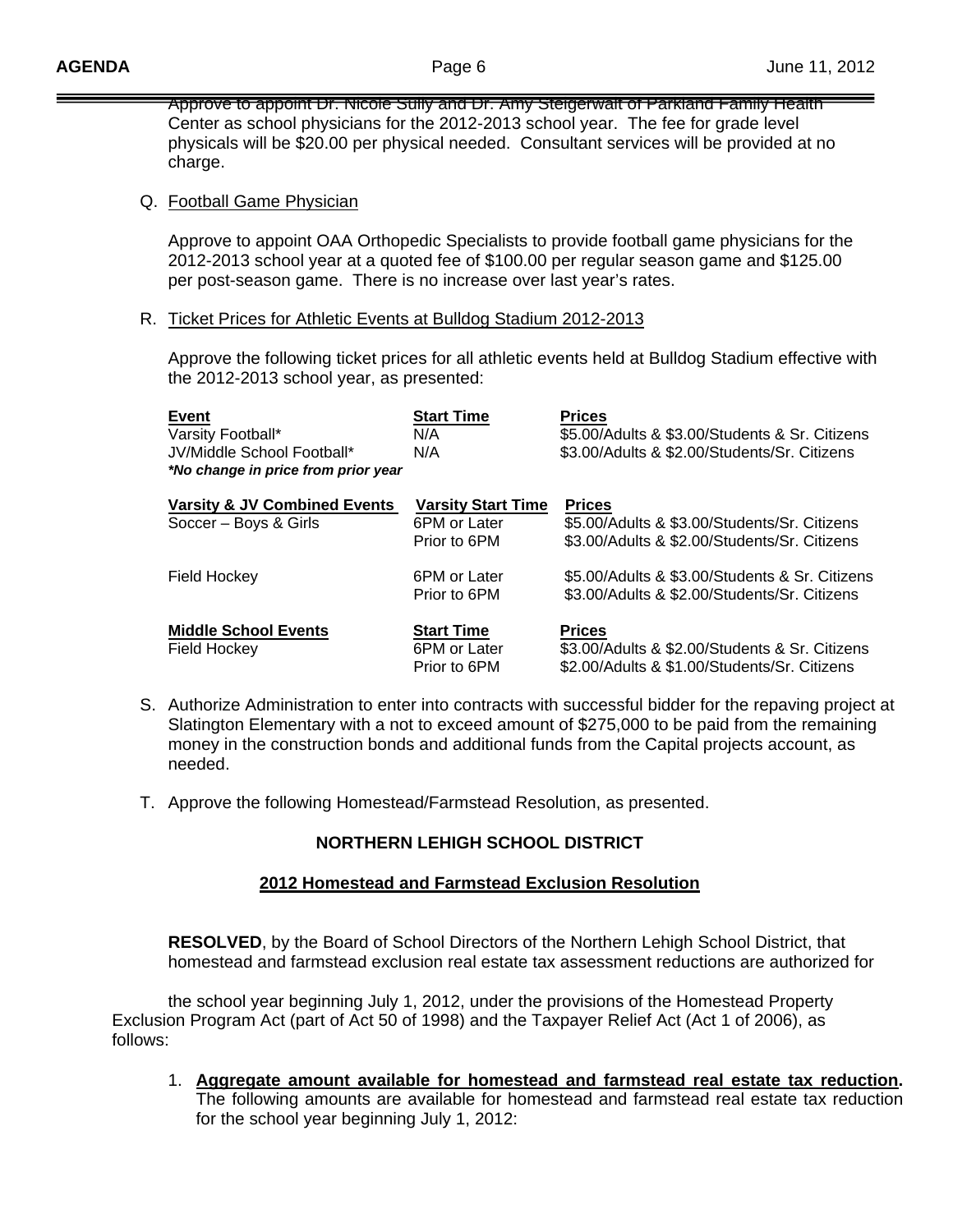- a. **Gambling tax funds.** The Pennsylvania Department of Education (PDE) has notified the School District that PDE will pay to the School District during the school year pursuant to Act 1, 53 P.S. § 6926.505(b), as a property tax reduction allocation funded by gambling tax funds, the amount of \$945,914.81.
- b. **Philadelphia tax credit reimbursement funds**. PDE has notified the School District that PDE will pay to the School District during the school year pursuant to Act 1, 53 P.S. § 6926.324(3), as reimbursement for Philadelphia tax credits claimed against the School District earned income tax by School District resident taxpayers, the amount of \$3,273.78.
- c. **Aggregate amount available.** Adding these amounts, the aggregate amount available during the school year for real estate tax reduction is \$949,188.59.
- 2. **Homestead/farmstead numbers.** Pursuant to Act 50, 54 Pa. C.S. § 8584(i), and Act 1, 53 P.S. § 6926.341(g)(3), the County has provided the School District with a certified report listing approved homesteads and approved farmsteads as follows:
	- a. **Homestead property number.** The number of approved homesteads within the School District is 3,792.
	- b. **Farmstead property number.** The number of approved farmsteads within the School District is 32.
	- c. **Homestead/farmstead combined number.** Adding these numbers, the aggregate number of approved homesteads and approved farmsteads is 3,824.
- 3. **Real estate tax reduction calculation.** The school board has decided that the homestead exclusion amount and the farmstead exclusion amount shall be equal. Dividing the paragraph 1(e) aggregate amount available during the school year for real estate tax reduction of \$949,188.59 by the paragraph 2(c) aggregate number of approved homesteads and approved farmsteads of 3,824 (before considering the assessed value of approved homesteads and approved farmsteads having an assessed value below the preliminary calculation of the maximum real estate assessed value reduction amount to be established as the homestead and farmstead exclusion amount), the preliminary calculation of the maximum real estate tax reduction amount applicable to each approved homestead and to each approved farmstead is \$248.22.

 Based on calculations provided by the School District Business Office from the best available information and carefully evaluated by the School Board, considering the assessed value of approved homesteads and approved farmsteads having an assessed value below the preliminary calculation of the maximum real estate assessed value reduction amount to be established as the homestead exclusion and the farmstead exclusion amount, an additional aggregate amount of \$3,773.35 will be available during the school year for real estate tax reduction applicable to approximately 3,796 homesteads and farmsteads, resulting in an additional real estate tax reduction amount available for each homestead and farmstead of \$0.97. Adding this additional amount to the preliminary calculation of the maximum real estate tax reduction amount of \$248.22, the final maximum real estate tax reduction amount applicable to each approved homestead and to each approved farmstead is \$249.19.

4. **Homestead exclusion calculation.** Dividing the paragraph 3 maximum real estate tax reduction amount of \$249.19 by the School District real estate tax rate of 64.373 mills (.064373), the maximum real estate assessed value reduction to be reflected on tax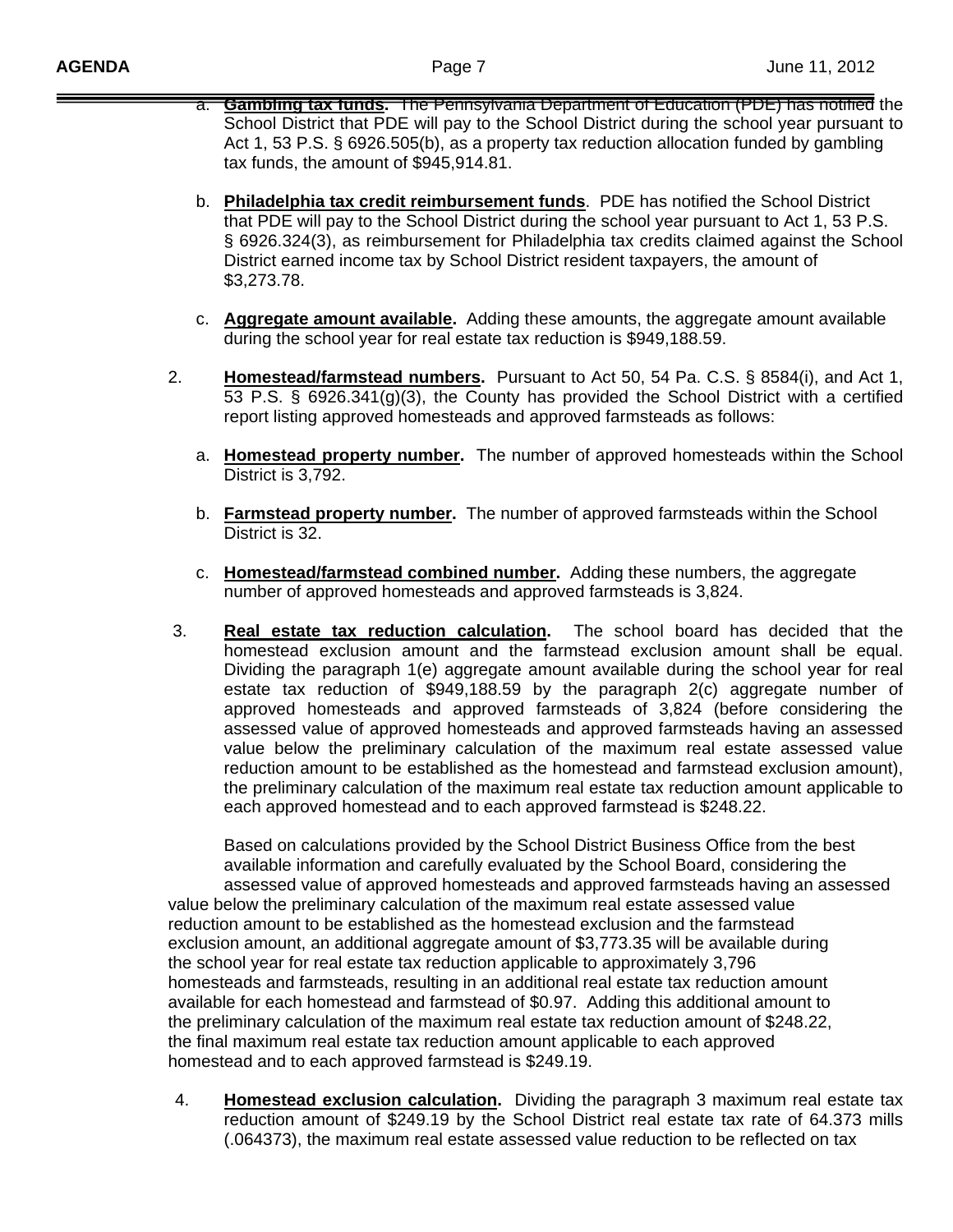notices as a homestead exclusion for each approved homestead is \$3,871.00, and the maximum real estate assessed value reduction to be reflected on tax notices as a farmstead exclusion for each approved farmstead is \$3,871.00.

5. **Homestead/farmstead exclusion authorization – July 1 tax bills.** The tax notice issued to the owner of each approved homestead within the School District shall reflect a homestead exclusion real estate assessed value reduction equal to the lesser of: (a) the County-established assessed value of the homestead, or (b) the paragraph 4 maximum real estate assessed value reduction of \$3,871.00. The tax notice issued to the owner of each approved farmstead within the School District shall reflect an additional farmstead exclusion real estate assessed value reduction equal to the lesser of: (a) the County established assessed value of the farmstead, or (b) the paragraph 4 maximum real estate assessed value reduction of \$3,871.00. For purposes of this Resolution, "approved homestead" and "approved farmstead" shall mean homesteads and farmsteads listed in the report referred to in paragraph 2 above and received by the School District from the County Assessment Office on or before May 1 pursuant to Act 1, 53 P.S. § 6926.341(g)(3), based on homestead/farmstead applications filed with the County Assessment Office on or before March 1. This paragraph 5 will apply to tax notices issued based on the initial tax duplicate used in issuing initial real estate tax notices for the school year, which will be issued on or promptly after July 1, and will not apply to interim real estate tax bills.

# **XI. LEGAL**

## **XII. CORRESPONDENCE**

#### **XIII. INFORMATION**

- A. Minutes of the Lehigh Career & Technical Institute Joint Operating Committee meeting held on April 25, 2012.
- B. Minutes of the Carbon Lehigh Intermediate Unit #21 Board of Directors meeting held on April 16, 2012.

## **XIV. ADOPTION OF GENERAL FUND FINAL BUDGET FOR 2012-2013**

- A. It is recommended that the Board of Education adopts the general fund final budget of the Northern Lehigh School District for the 2012-2013 school year in the amount of \$28,106,782.00.
	- 1. A 64.373 mill (or \$6.4373 per \$100 of assessed valuation) tax on Real Estate for both Lehigh and Northampton Counties. No increase of mills over 2011-2012.
	- 2. A \$5.00 Resident Per Capita Tax, taxable on 18 year olds and over based on Section 679 of the School Code of 1949. No change from 2011-2012.
	- 3. Taxes under Act 511 with no changes from 2011-2012:
		- a. A 1% Earned Income Tax shared equally with coterminous municipalities.
		- b. A Realty Transfer Tax shared equally with the coterminous municipalities.
		- c. A \$5.00 Resident Per Capita Tax taxable on residents age 18 and over.
		- d. A \$5.00 Local Service Tax (formerly Emergency and Municipal Services Tax)

#### **RECOMMENDATION ….. That the Board of Education adopts the 2012-2013 Northern Lehigh School District Budget.**

# **XV. RECOGNITION OF GUESTS**